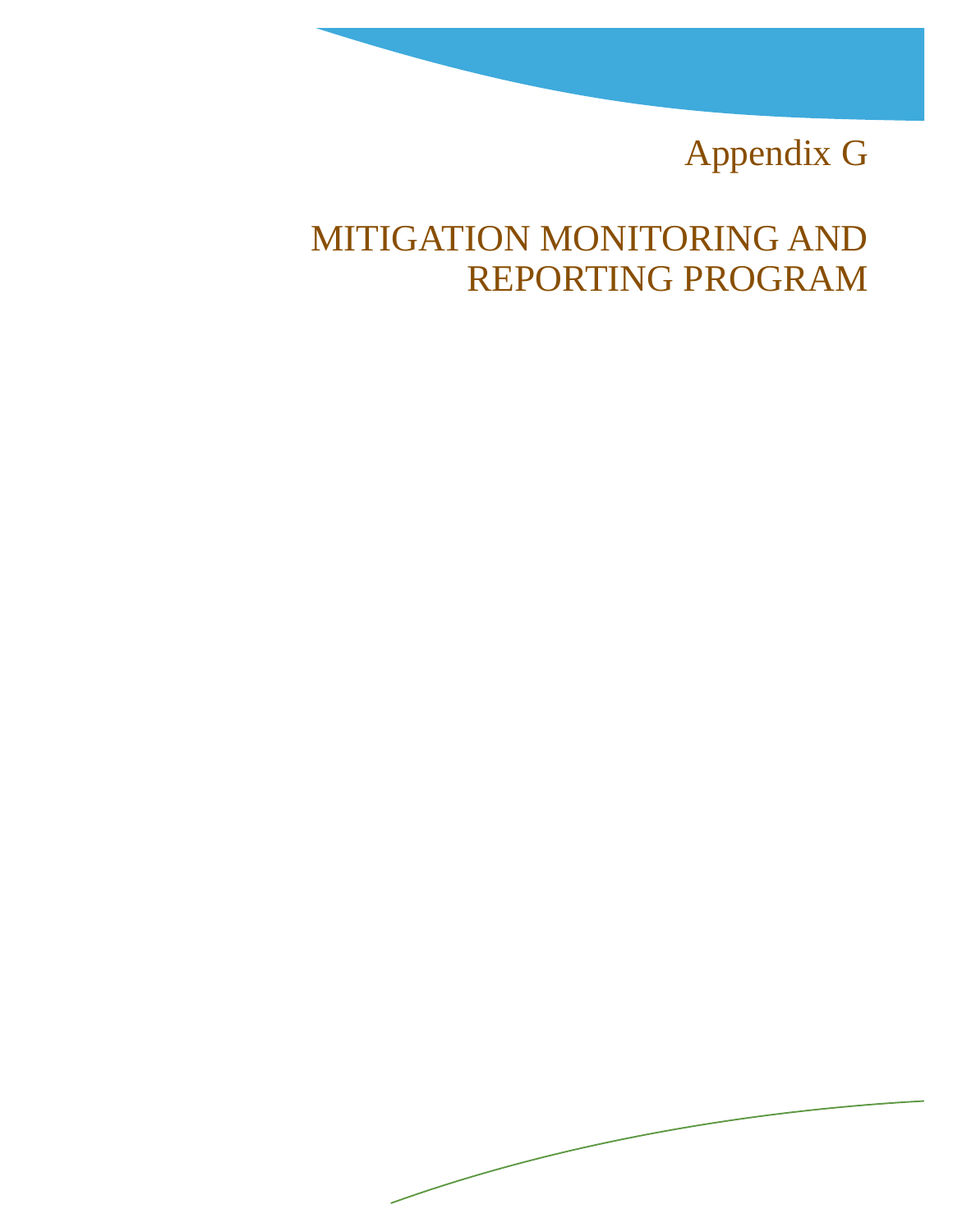## **Mitigation Monitoring and Reporting Program**

The California Environmental Quality Act (CEQA; California Public Resources Code §21081.6) requires public agencies to adopt a monitoring and reporting program for the revisions which it has required in the project and the measures it has imposed to mitigate or avoid significant environmental effects. In order to ensure implementation of the mitigation measures and design features identified in the Mitigated Negative Declaration (MND), SANDAG shall adopt a Mitigation Monitoring and Reporting Program (MMRP). This MMRP has been prepared in accordance with the proposed Bayshore Bikeway – Segment 8B Project, the environmental effects of which have been evaluated in an MND prepared in compliance with CEQA and the CEQA Guidelines.

This MMRP identifies the mitigation measures and design features that shall be implemented by SANDAG as the responsible party and the timing of implementation. SANDAG may delegate the reporting or monitoring responsibilities identified below to another entity that accepts the delegation (such as a construction contractor). However, until the mitigation measures and design features included in the MMRP have been completed, SANDAG remains responsible for ensuring that implementation occurs in accordance with the adopted program (CEQA Guidelines §15097[a]).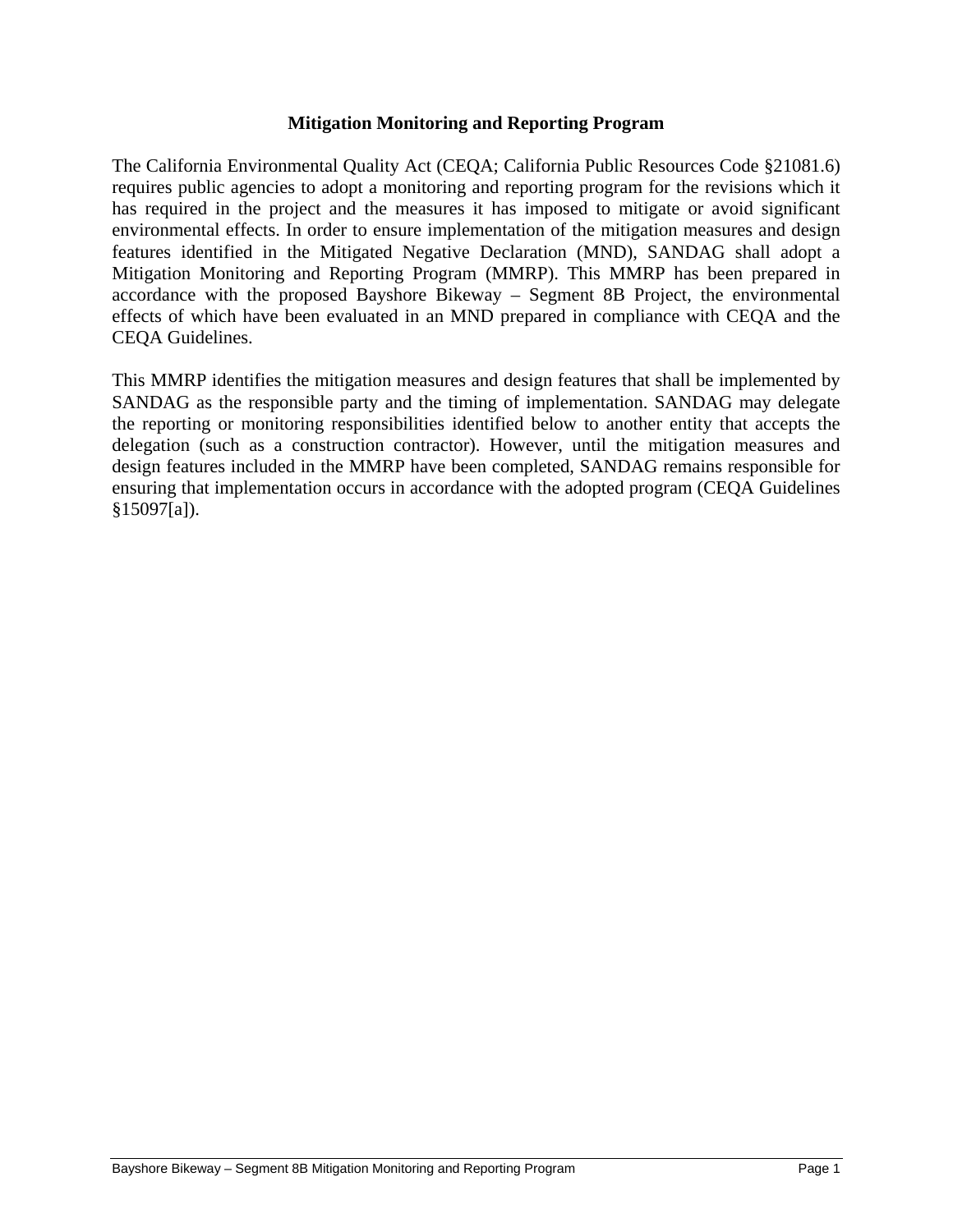| <b>Design Feature or Mitigation Measure</b>                                                                                                                                                                                                                                                                                                                                                                                                                                                                    | <b>Timing</b>         | <b>Responsible</b><br>Party | <b>Completed</b> | <b>Initials</b> | <b>Notes</b><br>(Optional) |
|----------------------------------------------------------------------------------------------------------------------------------------------------------------------------------------------------------------------------------------------------------------------------------------------------------------------------------------------------------------------------------------------------------------------------------------------------------------------------------------------------------------|-----------------------|-----------------------------|------------------|-----------------|----------------------------|
| <b>Biological Resources</b>                                                                                                                                                                                                                                                                                                                                                                                                                                                                                    |                       |                             |                  |                 |                            |
| <b>BIO-1</b> Temporary impacts to 0.22 acre of coastal brackish marsh shall<br>be mitigated at a 1:1 ratio. Mitigation for temporary impact areas would<br>occur either through restoration of impacted areas to their pre-impact<br>contours and conditions, through habitat mitigation, or as determined<br>through consultation with the resource agencies.*                                                                                                                                                | Prior to construction | <b>SANDAG</b>               | $\Box$           |                 |                            |
| BIO-2 Permanent impacts to 0.07 acre of coastal brackish marsh shall<br>be mitigated at a 2:1 ratio. Mitigation for permanent impacts would occur<br>through on- and/or off-site restoration, enhancement, and/or<br>establishment/re-establishment with an establishment/ re-establishment<br>ratio of 1:1, or purchase of credits at an approved mitigation bank. Final<br>mitigation requirements for impacts to coastal brackish marsh would be<br>determined in consultation with the resource agencies.* | Prior to construction | <b>SANDAG</b>               | $\Box$           |                 |                            |
| BIO-3 Temporary impacts to 0.003 acre of open water shall be<br>mitigated at a 1:1 ratio. Mitigation for temporary impact areas would<br>occur either through restoration of impacted areas to their pre-impact<br>contours and conditions, through habitat mitigation, or as determined<br>through consultation with the resource agencies.                                                                                                                                                                   | Prior to construction | <b>SANDAG</b>               | $\Box$           |                 |                            |
| BIO-4 Permanent impacts to 0.002 acre of open water shall be<br>mitigated at a 2:1 ratio. Mitigation for permanent impacts would occur<br>through on- and/or off-site restoration, enhancement, and/or<br>establishment/re-establishment with an establishment/ re-establishment<br>ratio of 1:1, or purchase of credits at an approved mitigation bank. Final<br>mitigation requirements for impacts to open water would be determined<br>in consultation with the resource agencies.                         | Prior to construction | <b>SANDAG</b>               | $\Box$           |                 |                            |
| <b>BIO-5</b> Permanent impacts to 0.03 acre of streambed shall be mitigated<br>at a 1:1 ratio. Mitigation for permanent impacts would occur through on-<br>and/or off-site restoration, enhancement, and/or establishment/re-<br>establishment with an establishment/ re-establishment ratio of 1:1, or<br>purchase of credits at an approved mitigation bank. Final mitigation<br>requirements for impacts to open water would be determined in<br>consultation with the resource agencies.                   | Prior to construction | <b>SANDAG</b>               | □                |                 |                            |

\*BIO-1 and BIO-2 would also mitigate impacts resulting from storm drain facilities to be implemented as part of the project as identified in Section 7.17, Utilities and Service Systems, of the IS/MND.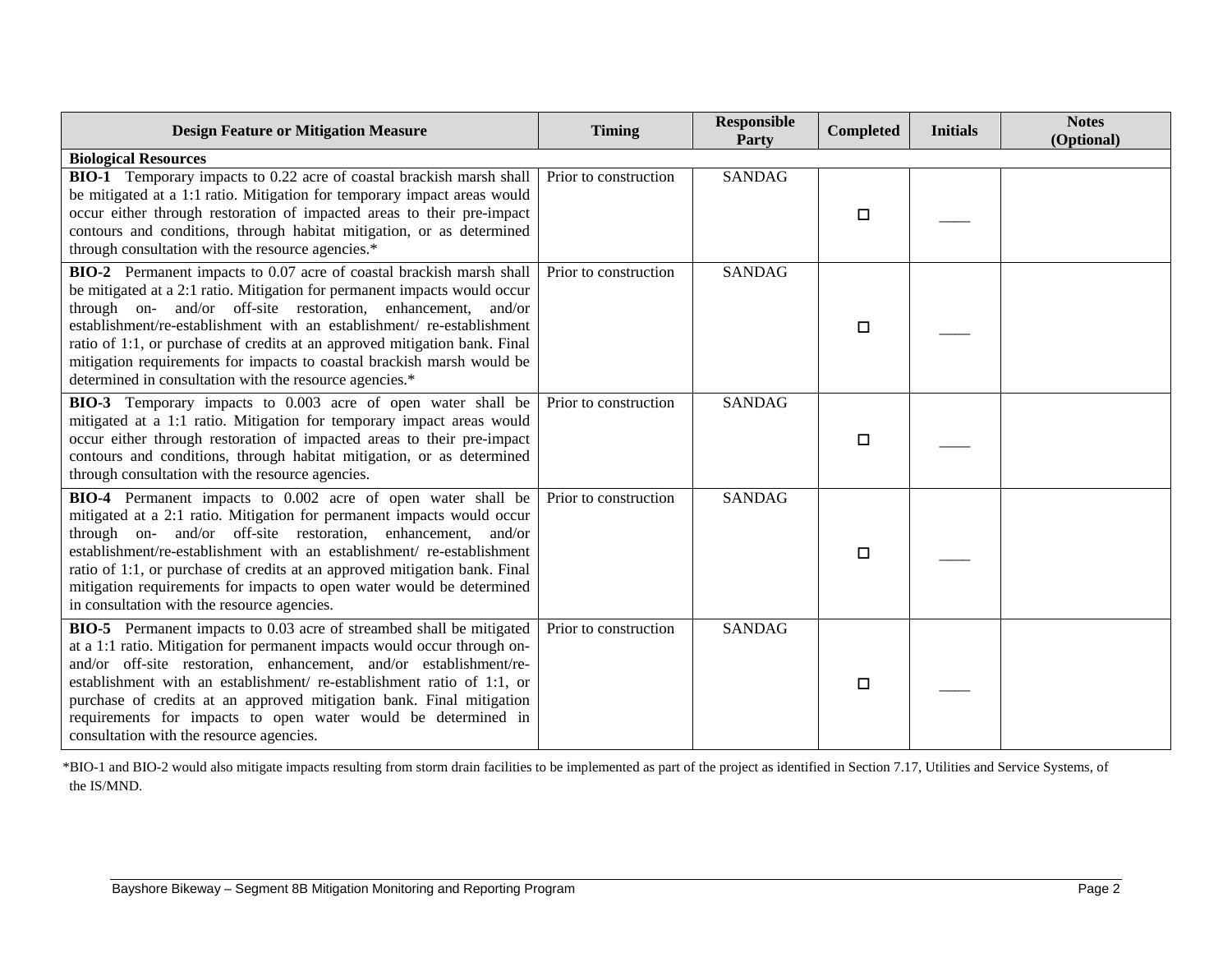| <b>Design Feature or Mitigation Measure</b>                                  | <b>Timing</b>          | <b>Responsible</b><br><b>Party</b> | <b>Completed</b> | <b>Initials</b> | <b>Notes</b><br>(Optional) |
|------------------------------------------------------------------------------|------------------------|------------------------------------|------------------|-----------------|----------------------------|
| <b>Biological Resources (cont.)</b>                                          |                        |                                    |                  |                 |                            |
| <b>BIO-6</b> If construction occurs between February 15 and September 15, a  | Prior to construction  | <b>SANDAG</b>                      |                  |                 |                            |
| qualified biologist shall conduct a pre-construction survey to determine     | During construction    |                                    |                  |                 |                            |
| the presence or absence of nesting birds within the project site or adjacent |                        |                                    |                  |                 |                            |
| habitat. The pre-construction survey must be conducted within 10             |                        |                                    |                  |                 |                            |
| calendar days prior to the start of construction, and the results must be    |                        |                                    |                  |                 |                            |
| submitted to SANDAG for review and approval prior to initiating any          |                        |                                    | □                |                 |                            |
| construction activities. If any active nests are detected, the area will be  |                        |                                    |                  |                 |                            |
| flagged and mapped on construction plans along with a 300-foot buffer,       |                        |                                    |                  |                 |                            |
| or as recommended by the qualified biologist. The buffer area(s)             |                        |                                    |                  |                 |                            |
| established by the qualified biologist shall be avoided until the nesting    |                        |                                    |                  |                 |                            |
| cycle is complete or it is determined that the nest has failed.              |                        |                                    |                  |                 |                            |
| <b>Cultural Resources</b>                                                    |                        |                                    |                  |                 |                            |
| CUL-1 Prior to construction, temporary construction fencing shall be         | Prior to construction/ | <b>SANDAG</b>                      |                  |                 |                            |
| installed along the western edge of the APE, which is identified as six      | During construction    |                                    |                  |                 |                            |
| feet west of the eastern ROW line of APN 621-010-02. Fencing shall           |                        |                                    | □                |                 |                            |
| remain in place during all construction activities for the duration of the   |                        |                                    |                  |                 |                            |
| project construction period.                                                 |                        |                                    |                  |                 |                            |